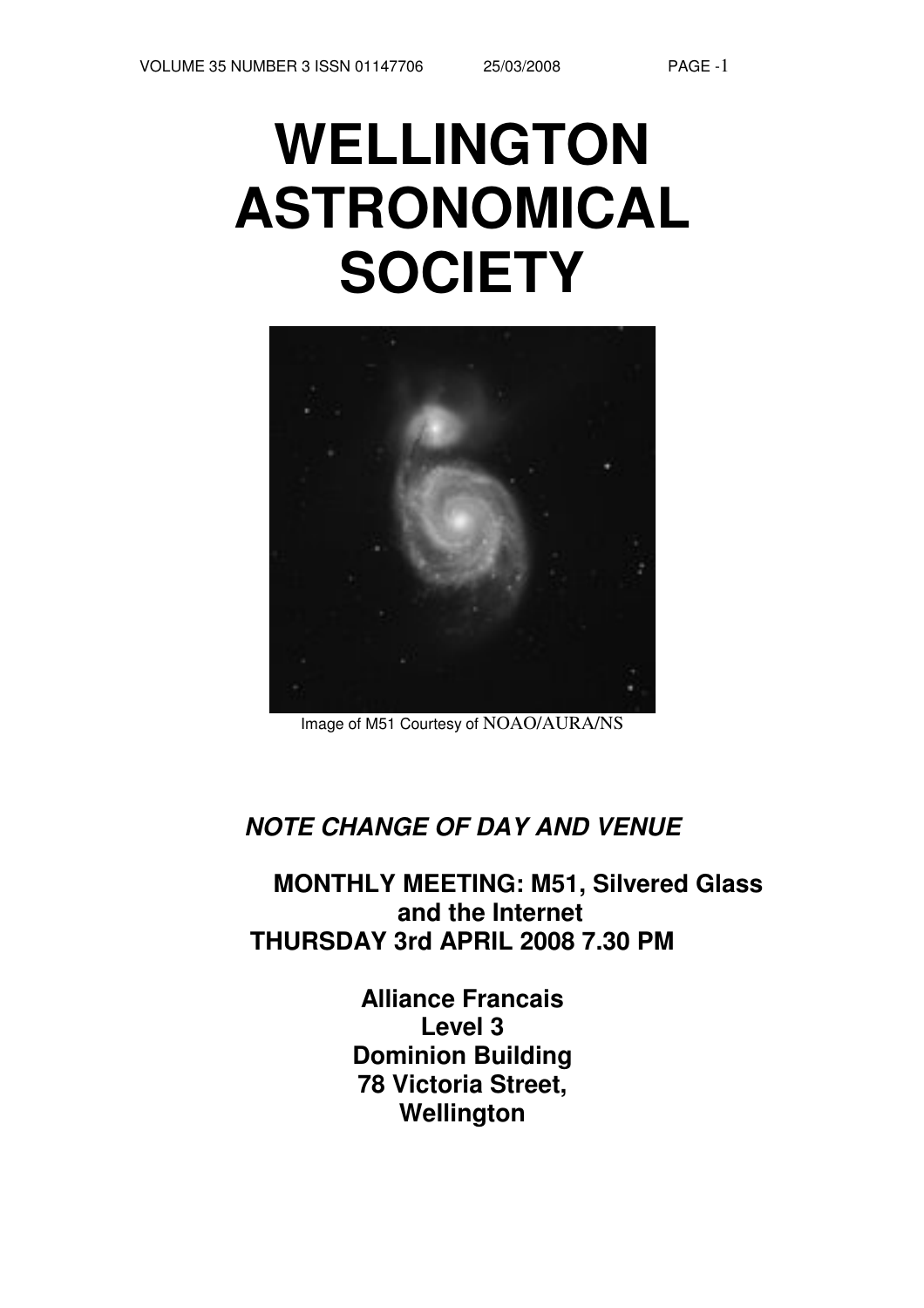| <b>CONTENTS</b>                       |                |                                 |      |  |  |  |
|---------------------------------------|----------------|---------------------------------|------|--|--|--|
|                                       | Page           |                                 | Page |  |  |  |
| Change of venue                       | 2              | Council contact details         | 6    |  |  |  |
| Abstract-Monthly talk- William Tobin. | $\overline{2}$ | Editorial disclaimer            | 6    |  |  |  |
| Obituary for Gunter Van Dijk          | 2              | Biographies for IYA project     | 6    |  |  |  |
| <b>Special General Meeting</b>        | 3              | April star map                  |      |  |  |  |
| Upcoming star parties                 | 3              | Galex looks back in time        | 8    |  |  |  |
| What's in the sky in April            | $3 - 4$        | Get your gummy greenhouse gases | 8    |  |  |  |
| Diary of solar system events          | $5-6$          |                                 |      |  |  |  |

## **Change of Venue details**

Wellington Astronomical society is going to be hosted on Thursday April 3rd by Alliance Francaise and members are welcome to come from 7.30pm for a wine and cheese / patés reception, and the presentation could start from 8:30 pm. Alliance Francais meets in level 3 of the former Dominion building, 78 Victoria Street, Wellington which is opposite the Library.

## **M51, Silvered Glass and the Internet by William Tobin**

M51, the Whirlpool, is the nebula in which spiral structure was first discovered, in 1845, by the Third Earl of Rosse using his 'Leviathan' reflecting telescope with giant, 6-foot bronze mirrors. A recently unearthed drawing of M51 made in 1862 with Léon Foucault's newly-completed 80 cm silvered-glass reflector in Paris is better than all other 19th-century drawings of the nebula. However the superiority of metallised glass or ceramic mirrors over bronze ones comes as much from their greater rigidity and the faster focal ratios achievable via the sensitive optical testing techniques initiated by Foucault. As for the Internet, the burgeoning numbers of 19th-century texts available on-line with full-text search capability makes it possible to investigate questions such as how M51 acquired its 'whirlpool' epithet. Surprisingly, the astronomical appropriation of 'whirlpool' predates the discovery of spiral structure.

William Tobin lectured in the University of Canterbury's Department of Physics & Astronomy from 1987 until his retirement to France in 2006. He is author of the definitive biography of the French scientist Léon Foucault, who as 'physicist' at the Paris Observatory in the 1850s devised the reflecting telescope in essentially its modern form. Canterbury's Erskine Fund has brought William back to New Zealand as a Visiting Fellow and is a sponsor of this talk, which will be plentifully illustrated. No knowledge of French needed!

## **Obituary for Gunter Van Dijk Royal Astronomical Society of New Zealand. Material from Email Newsletter Number 90, 22 March 2008**

The passing of Gunter van Dijk, who died peacefully at Tauranga Hospital on 13 March, will sadden many readers of the Newsletter. A funeral service celebrating his life was held in Tauranga on 17 March.

Gunter had a life-long passion for astronomy. He was a keen founder member of the Wellington Astronomical Society and the Wellington Planetarium Society, and his house in Lower Hutt was a venue for early meetings of the Planetarium Society. He was a very active supporter of the Planetarium, initially as a volunteer operator, and subsequently as its third Director. Gunter was extensively involved in the Planetarium's relocation from the Wellington civic centre to Carter Observatory in 1992.He took a great pride in his work for the Planetarium at both sites, especially when nurturing the interests of young people in astronomy. He will be remembered by his many friends in the astronomical community as a cheerful, energetic, enthusiastic, and always obliging fellow enthusiast.

His wife Patricia, three children, and seven grandchildren survive Gunter. . A message of sympathy has been extended to his wife Patricia, who may be contacted c/- PO Box 8139, **Tauranga**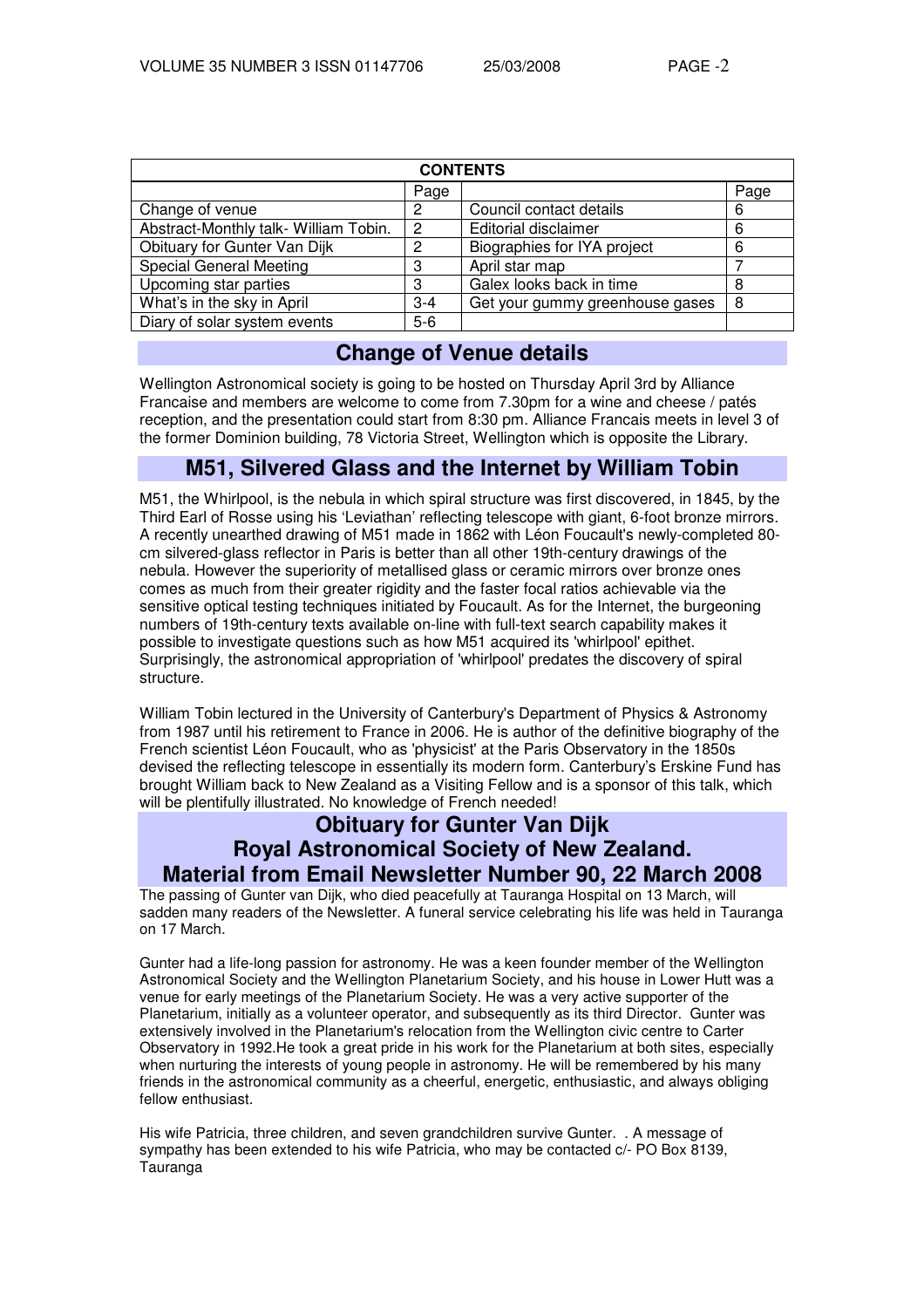## **Special General Meeting in May: Changes to the WAS Constitution. Information supplied by John Field, President WAS**

To continue to receive the tax-free status of the Society, our current constitution requires changes. These require the inclusion of how the Society benefits the community (**highlighted**). Clauses 5 & 6 have been altered to expressly include our commitment to community involvement, which we are actually already doing. Clause 23 has also been altered to bring the constitution in line with currents laws on the disposal of the Society's assets if the Society was to wind up. An addition to clause 18 is needed to prevent us changing the nature of the Society. These changes are shown below, and **highlighted** in bold typeface. If you wish to view the current constitution it can be downloaded from WAS website: www.was.org.nz

These changes need to be approved at a Special General Meeting after which the updated constitution will be submitted to the Registrar of Incorporated Societies and IRD for their acceptance. As all societies around New Zealand have been asked to make similar changes I hope these will be accepted at the upcoming meeting in May.

## **Altered clauses:**

## **1. OBJECTS OF THE SOCIETY**

(5) **To benefit the community** by encouraging astronomical research, skills and **knowledge by activities including displays at schools and public events**.

(6) **To benefit the community** by promoting and holding lectures, meetings and discussions either between members of, or with, other clubs, societies or associations of a similar nature and, if the Society should decide, to hold competitions or examinations and give prizes, awards, certificates or medals, and public events.

#### **23. DISPOSAL OF ASSETS**

In the event of the Society being put in liquidation the appointed liquidator shall hold the assets of the Society on trust. After payment of any costs incurred by the liquidator and payment by the liquidator of all debts and liabilities of the Society, any surplus funds and remaining assets of the Society shall be distributed to **an approved charitable trust,** organisation or organisations **in New Zealand** with similar objects to the Society. Preference shall be given to such organisation or organisations as may be determined by resolution of a General Meeting of members of the Society.

#### **New clause**:

#### **18. ALTERATION OF THE CONSTITUTION**

(4) No addition to or alteration or recession of the rules shall be approved if it affects the objects, personal benefit clause or the winding up clause. The provisions and effect of this clause shall not be removed from this document and shall be included and implied into any document replacing this document.

John Field, President , Wellington Astronomical Society

Lesley Hughes, Treasurer, Wellington Astronomical Society

## **Upcoming Star Parties**

We often post up-to-date information about upcoming star parties on the society's announcements' email group. If you'd like to join, send a blank email to: announcesubscribe@was.org.nz.

The Gifford star party will be held on Saturday April 5<sup>th</sup>. The contact person is Marilyn Head, Ph 389-0882 or email marilyn@actrix.co.nz

The Pauatahanui star party will be held on Saturday April 5<sup>th</sup>. Observing will commence after dark. The Phone number at Pauatahanui is 021-102-6056

**Please note that mobile charges** may apply when you phone some of these numbers

## **What's in the Sky in April. Information supplied by Alan Gilmore, University of Canterbury, Mt John Observatory.**

The brightest stars are mostly spread along a strip from the northwest, overhead and into the southeast evening sky. **Sirius** and the bright stars of **Orion** light up the northwest sky.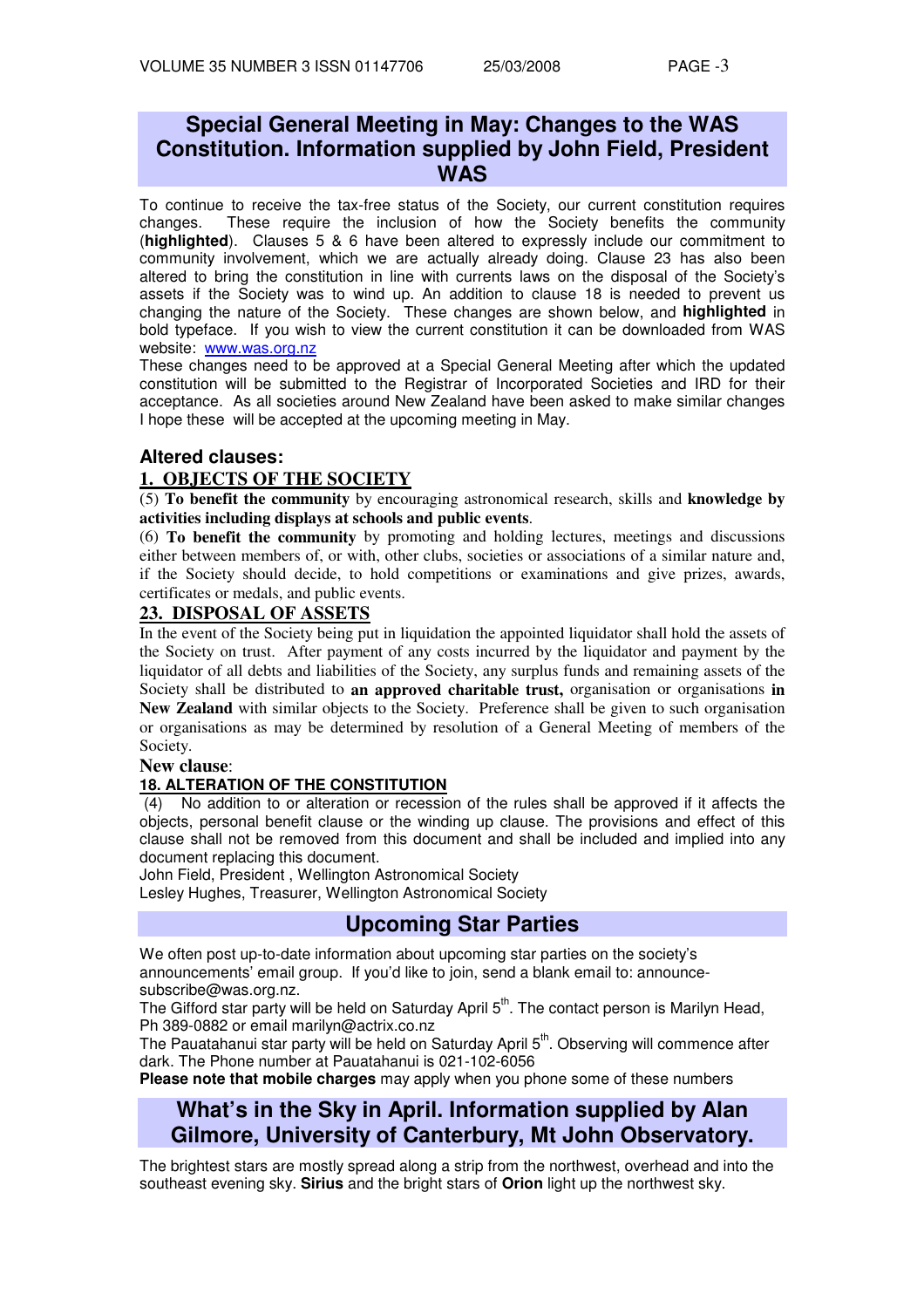**Canopus** is a little southwest of the zenith. **Crux**, the Southern Cross, and the Pointers are in the southeast. On the southeast horizon the Scorpion is rising, upside down. **Mars** makes a triangle with **Castor** and **Pollux**, the head stars of **Gemini** the twins, low in the sky a little west of due north. **Saturn** makes an eye-catching pair with Regulus, the head star of **Leo** the lion, midway up the north sky. S**irius** is the first star to appear at dusk, northwest of overhead. Below and west (left) of it **Rigel** and **Betelgeuse** become visible. They are the brightest stars in **Orion.** Rigel is bluish-white and Betelgeuse orange. Between Rigel and Betelgeuse is a nearly vertical line of three stars, Orion's belt. To southern hemisphere star watchers, the line of three makes the bottom of 'The Pot'. Orion's belt points down to the orange star **Aldebaran**, one of the eyes of Taurus the bull.

**Sirius,** 'the Dog Star', marks the head of **Canis Major** the big dog. A group of stars above it make the dog's hindquarters and tail. Sirius is the brightest star in the sky both because it is relatively close, nine light years\* away, and 23 times brighter than the sun. **Procyon,** below and right of Sirius, marks the other dog following Orion the hunter across the sky. **Rigel** is a supergiant star, 40 000 times brighter than the sun and much hotter. It is 800 light years away. Orange **Betelgeuse** is a red-giant star, cooler than the sun. It makes up for its duller surface by its size: hundreds of times the diameter of the sun. It is 9 000 times brighter than the sun and 400 light years from us.

**Crux**, the Southern Cross, is in the southeast. Below it are Beta and **Alpha Centauri,** often called 'The Pointers'. Alpha Centauri is the closest naked-eye star, 4.3 light years away. A telescope shows it is a binary star: two suns orbiting each other in 80 years. Beta Cen and many of the stars in Crux are blue-giants hundreds of light years away. **Canopus** is also very luminous and distant.

The **Milky Way** is brightest in the southeast toward **Scorpius**. It can be traced up the sky, fading overhead and becoming very faint right of Orion. The Milky Way is our edgewise view of the galaxy, the pancake of billions of stars of which the sun is just one. The thick hub of the galaxy, 30 000 light years away, is in Sagittarius, below Scorpius in the late night sky. The nearby outer edge is the faint part by Orion. A scan along the Milky Way with binoculars will find many clusters of stars and some glowing gas clouds. Dark clouds of dust and gas make holes and slots in the Milky Way.

The Clouds of Magellan, **LMC** and **SMC**, are midway down the southern sky, easily seen by eye on a dark moonless night. They are two small galaxies about 160 000 and 200 000 light years away. The LMC is about 5% the mass of the Milky Way galaxy; the SMC around 3%; but that's still billions of stars in each galaxy.

**Saturn**'s **r**ings and its largest moon, Titan, are visible in small telescopes. The rings are 'closing ' now and will be edge-on in 2009. Saturn is around 1300 million km away. Mars is very tiny in a telescope being half the diameter of Earth and 220 million km from us.

Jupiter, not shown, rises in the southeast around 11 p.m.; a very bright golden 'star'. Binoculars show it as a small disk. A telescope will reveal its four big moons strung out on either side of the planet. Venus is the brilliant 'morning star', rising in the dawn twilight. Mercury, much fainter, is below and right of Venus at the beginning of April but soon falls lower into the twilight.

\*A **light year** (**l.y**.)is the distance that light travels in one year: nearly 10 million million km or 10<sup>13</sup> km. Sunlight takes eight minutes to get here; moonlight about one second. Sunlight reaches Neptune, the outermost major planet, in four hours. It takes four years to reach the nearest star, Alpha Centauri.

#### **Phases of the Moon**

| New Moon - 6 <sup>th</sup> April | <b>First Quarter Moon</b>          | Full Moon 20th | Last Quarter 29 <sup>th</sup> |
|----------------------------------|------------------------------------|----------------|-------------------------------|
| $-16.00$                         | April - 07.00<br>$13^{\circ\circ}$ | April - 22.00  | April - 02.00                 |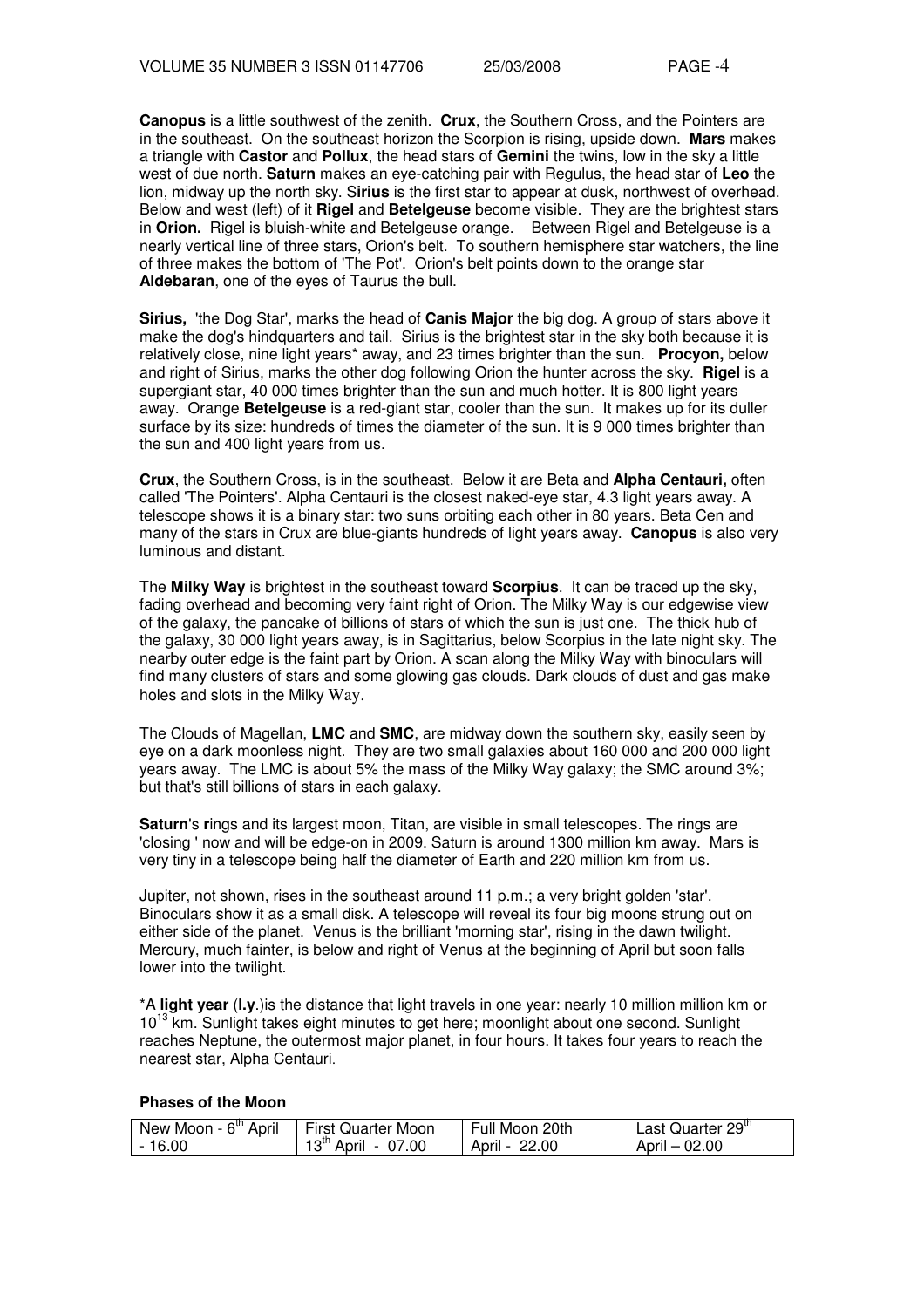## **Diary of Solar System Events in April 2008 for New Zealand. Information taken from the RASNZ website**

| ı.<br>іате |  |
|------------|--|
| JZI<br>D.  |  |

- April 4 2.5% lit crescent Moon 4.5° from Venus in the morning sky.
- April 6 NZDT ends at 3 am NZDT = 2 am NZST.
- April 6 New Moon at 3:55 pm NZST (03:55 UT).
- April 8 Moon at perigee, its closest to the Earth for the Lunar month, 361085 km.
- April 12 45% lit Moon 2° from Mars, magnitude 1.0, evening sky.
- April 13 Moon at first quarter 6:32 am NZST (Apr 12, 18:32 UT).
- April 15 77% lit Moon 3° from star Regulus at 7 pm, 1.25° at midnight, occultation south and west of Australia. Moon also 5.2° from Saturn (magnitude 0.5) at 7 pm, 3.6° at midnight.
- April 16 Mercury at superior conjunction on far side of Sun.
- April 19/20 99% lit Moon 6° from star Spica, magnitude 1.1, evening sky, 3° low to west an hour before sunrise morning of 20th.
- April 20 Full Moon at 10:25 am NZST (10:25 UT).
- April 23 Moon at apogee, its greatest distance from the Earth for the Lunar month, 405946 km.
- April 24 91% lit Moon occults the star Antares in morning sky. Disappearance at lit limb, reappearance at unlit.
- April 27 Mars 4.8° above Pollux in evening sky. Both with magnitude 1.2.
- April 28 59% lit Moon 6° from Jupiter in morning sky.
- April 29 Moon at last quarter 2:12 am NZST (Apr 28, 14:12 UT).
- April 30 38% lit Moon less than 0.5° from Neptune, magnitude 7.9, in morning sky. Occultation of Neptune visible from northern half of Australia.

#### **Sunrise/Sunset**

| The table gives the time of Sun rise and Sun set for Wellington.<br>These can be used from year to year as the times will not vary                                                               | Date      | Rise        | Set<br><b>NZDT</b> |
|--------------------------------------------------------------------------------------------------------------------------------------------------------------------------------------------------|-----------|-------------|--------------------|
| by more than a minute or two on the same date from year to<br>year. Times are for a horizon level with the observer and do not<br>allow for hills or mountains obcuring the horizon. New Zealand | Apr       | 07:45 19:21 |                    |
| Standard time (NZST) is used in the winter months and is 12<br>hours ahead of Universal Time (UT) which is virtually the same<br>as Greenwich Mean Time (GMT). New Zealand Daylight Time         | Apr       | 06:46       | 17:57              |
| (NZDT) is used in summer and is 13 hours ahead of UT. NZDT<br>starts from the last Sunday in September from 2007 onwards<br>and finishes on first Sunday in April from 2008 onwards.             | Apr<br>21 | 06:57       | 17:42              |
| Previously NZDT had been between the first Sunday in October<br>and the third in March respectively.                                                                                             |           |             |                    |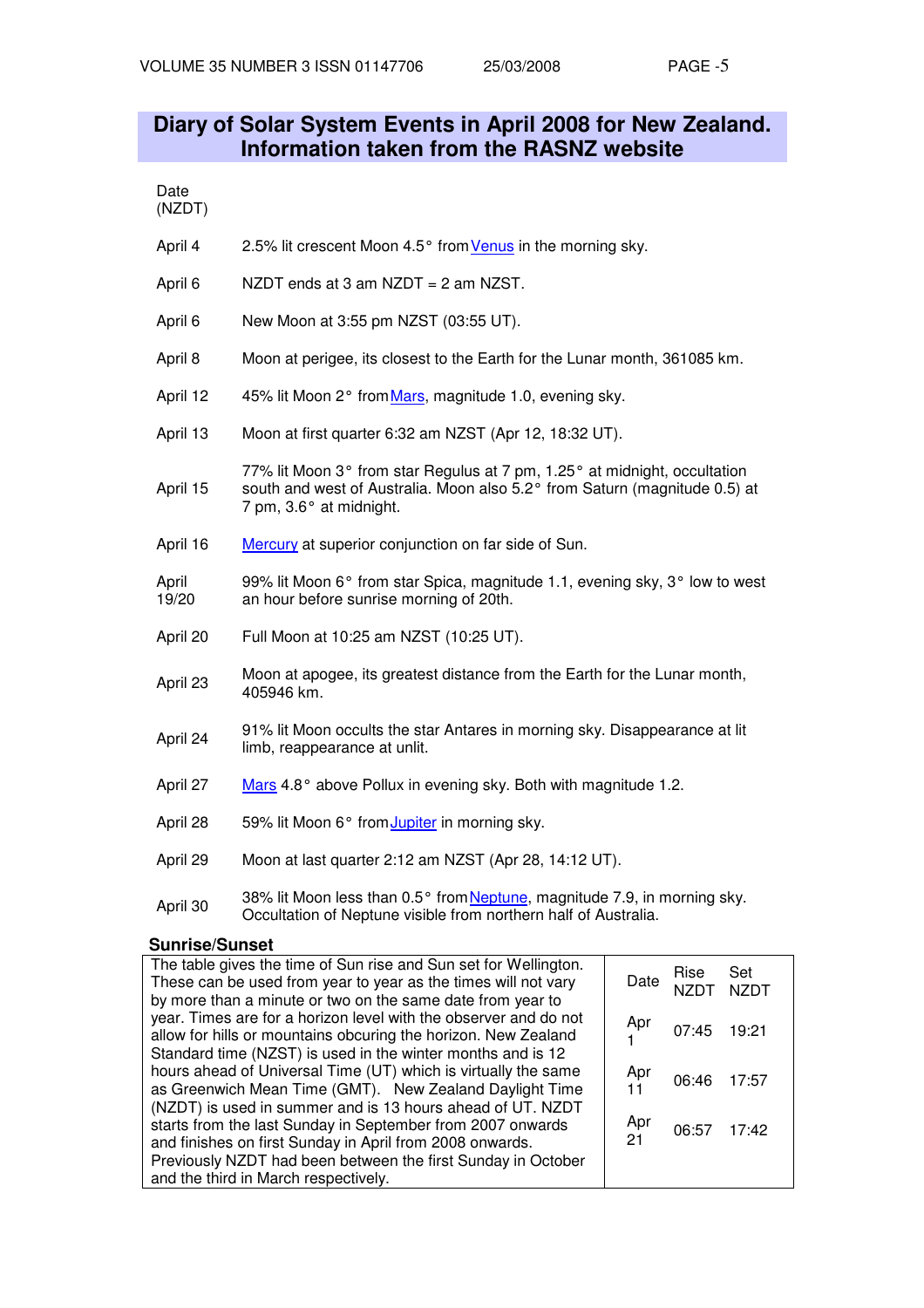#### **Moonrise and moonset tables for Wellington during April**.

The times listed are in New Zealand standard time (NZST). Add one hour when New Zealand Daylight Time (NZDT) is in force until April 6th.

| Date | . .<br>Dav | Rise | Set  | Date           | Dav | Rise | Set     | Date | Day | Rise    | Set  |
|------|------------|------|------|----------------|-----|------|---------|------|-----|---------|------|
|      | Tue        | 0027 | 1537 | 1              | Fri | 1228 | 2130    | 21   | Mon | 1735    | 0734 |
| 2    | Wed        | 0136 | 1604 | 12             | Sat | 1342 | 2241    | 22   | Tue | 1805    | 0837 |
| 3    | Thur       | 0246 | 1629 | 13             | Sun | 1424 | 2355    | 23   | Wed | 1840    | 0940 |
| 4    | Fri        | 0357 | 1653 | $\overline{4}$ | Mon | 1457 | ------- | 24   | Thu | 1923    | 1039 |
| 5    | Sat        | 0510 | 1716 | 5              | Tue | 1524 | 0106    | 25   | Fri | 2014    | 1133 |
| 6    | Sun        | 0626 | 1742 | 6              | Wed | 1546 | 0215    | 26   | Sat | 2111    | 1221 |
|      | Mon        | 0745 | 1811 | ۱7             | Thu | 1607 | 0321    | 27   | Sun | 2214    | 1302 |
| 8    | Tue        | 0905 | 1846 | 8              | Fri | 1627 | 0425    | 28   | Mon | 2320    | 1335 |
| 9    | Wed        | 1025 | 930  | 19             | Sat | 1648 | 0528    | 29   | Tue | ------- | 1404 |
| 10   | Thu        | 1142 | 2024 | 20             | Sun | 1710 | 0630    | 30   | Wed | 0027    | 1429 |

## **(Council Contact details**

#### **COUNCIL OF THE WELLINGTON ASTRONOMICAL SOCIETY INC.**

**P.O.Box 3126 Wellington**

| President         | John Field         | Ph 938-4526     | john.field@paradise.net.nz |
|-------------------|--------------------|-----------------|----------------------------|
| Vice-President    | Vicki Irons        | Ph 383-8710     | virons@was.org.nz          |
| Newsletter Editor | Brenda Johnston    | Ph 478-9008     | bjohnston@was.org.nz       |
| Trsr/mmbrship     | Lesley Hughes      | Ph 472-5086     | hpwas@hugpar.gen.nz,       |
| Education/library | Vicki Irons        | Ph 383-8710     | virons@was.org.nz          |
| Committee         | <b>Bill Parkin</b> | Ph 472-5086     | hpwas@hugpar.gen.nz        |
|                   |                    | 027 642-7093(m) |                            |
|                   | Marilyn Head       | Ph 389-0882     | marilyn@actrix.co.nz       |
|                   | Edwin Rodley       | Ph 463-6992(w)  | edwinrod@was.org.nz        |
|                   |                    | 021-124-6513    |                            |
|                   | Diane Zemanek      | Ph 237-8191     | diane.zemanek@axon.co.nz   |
|                   |                    |                 |                            |
|                   |                    |                 |                            |

#### Website at http://astronomy.wellington.net.nz

## **Editorial Disclaimer**

Views expressed in this newsletter are not necessarily those of the Society as a whole

## **NZ IYA Website - Biographies Still Needed. Information taken from RASNZ email Newsletter Number 87, 25 November 2007**

Marilyn Head, RASNZ Publicity officer, is still looking for notes of upcoming events and for local biographies.

She writes "The NZ International Year of Astronomy (IYA) site is up and running thanks to the sterling efforts of Roland Idacsyk at http://www.astronomy2009.org.nz To make it as useful as possible we'd like it to be comprehensive so please let me know if you want any events - and that includes any from now until the end of 2009 - to be posted. A critical part is the section that deals with NZ astronomers - past, present and overseas. We would like to include as many active astronomers as we can - it should end up being the Who's Who of NZ astronomy. So we would like all individuals and societies to send me (not Roland) names and very short profiles with any relevant links to be posted."

Marilyn's email address is on www.writerfind.com/mhead.htm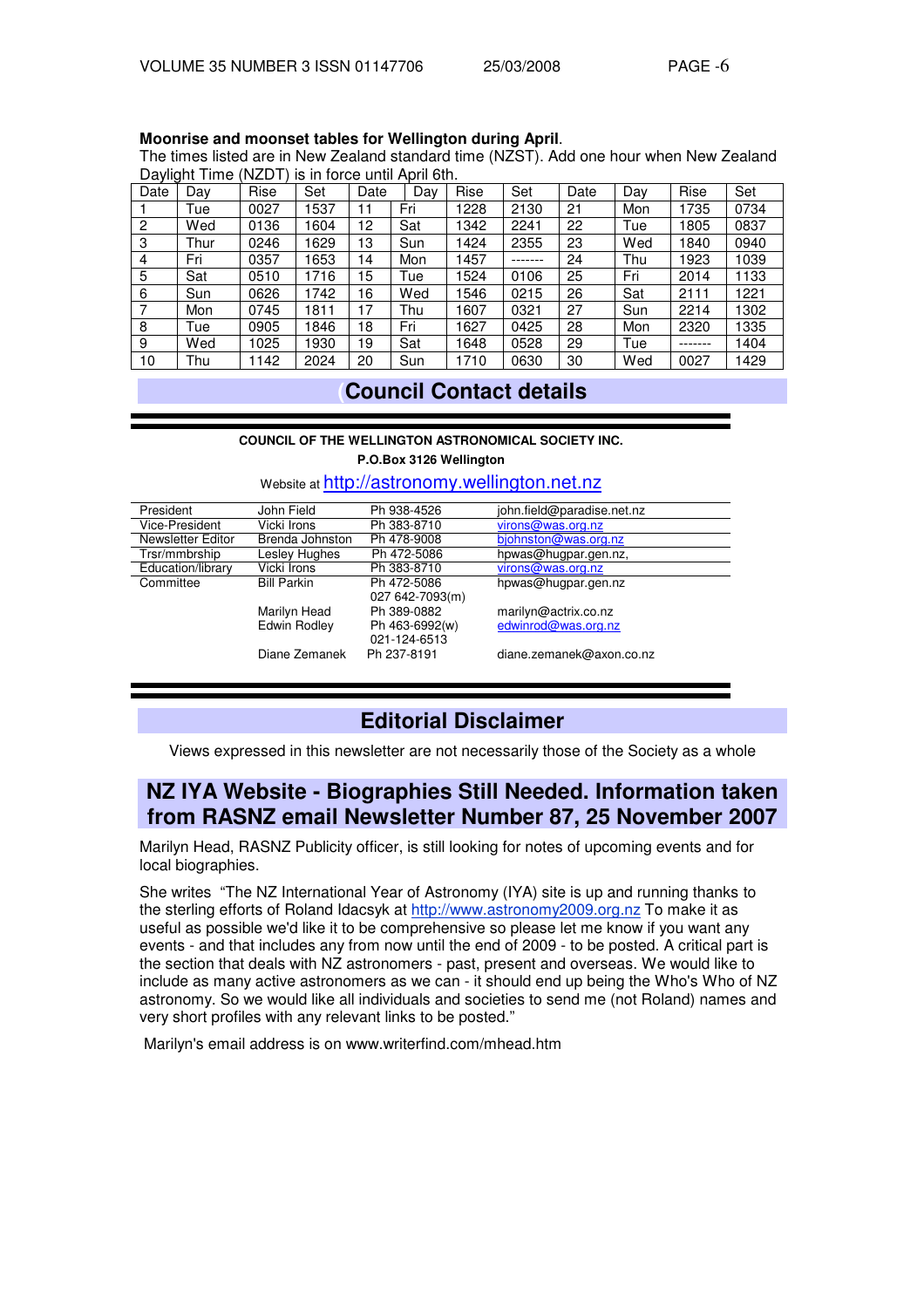

#### Evening sky in April 2008

To use the chart, hold it up to the sky. Turn the chart so the direction you are looking is at the bottom of the chart. If you are looking to the south then have 'South horizon' at the lower edge. As the earth turns the sky appears to rotate clockwise around the south celestial pole (SCP on the chart). Stars rise in the east and set in the west, just like the sun. The sky makes a small extra westward shift each night as we orbit the sun.

Sirius, the brightest star, appears northwest of overhead. Directly below it is Orion with 'the Pot', steeply tilted, at its centre. Canopus, the second brightest star, is southwest of overhead. Saturn makes an eye-catching pair with Regulus in Leo, midway up the northern sky. Mars, orange and fading, moves toward Gemini's Castor and Pollux, low in the northwest. Crux, the Southern Cross, and The Pointers are midway up the southeast sky. The Milky Way spans the sky from southeast to northwest.

> Chart produced by Guide 8 software; www.projectpluto.com. Labels and text added by Alan Gilmore, Mt John Observatory of the University of Canterbury.www.canterbury.ac.nz